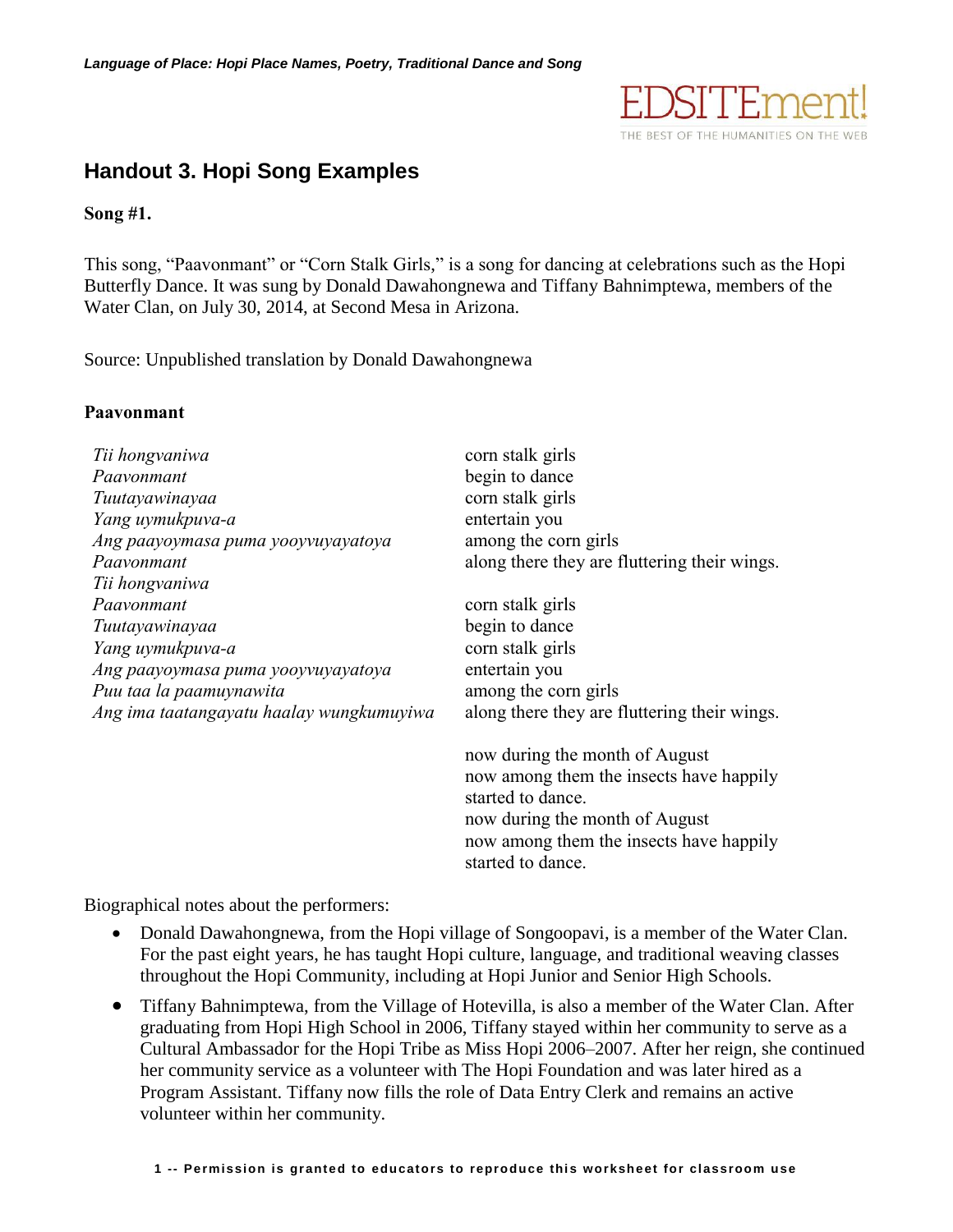#### *Language of Place: Hopi Place Names, Poetry, Traditional Dance and Song*

### **Song #2.**

This song, "Korosta Katzina Tawi" or "Korosta Katzina Song," was composed and sung by Koianimptiwa, a Hopi poet for a celebration and dance in the springtime.

Source: Natalie Curtis Burlin, ed. *The Indians' Book*, (New York: Harper and Brothers Publishers, 1907) p. 484–485.

# **Korosta Katzina Tawai**

*Sikya volimo Homisi manato Talasi yammo Pitzangwa timakiang Tuve-nangoyimani. Shakwa volimo Mozhisi manata Talasi yammo*

*Pitzangwa timakiang Tuve-nangoyimani.*

*Homisi manato Amonowita Tatangayato Tokiyuyuwintani.*

*Mozhisi manata Amonowita Tatangayato Tokiyuyuwintani.*

*Umah ayi Amonowita Yoi-omomotimami Tawanawita.*

*Umah ayi Amonowita Yoi-omomotimami Tawanawita.*

Yellow butterflies, Over the blooming virgin corn, With pollen-painted faces Chase one another in brilliant throng.

Blue butterflies, Over the blossoming virgin corn, With pollen-painted faces Chase one another in brilliant streams.

Over the blossoming corn, Over the virgin corn Wild bees hum:

Over the blossoming corn, Over the virgin beans, Wild bees hum.

Over your field of growing corn All day shall hang the thunder-cloud; Over your field of growing corn All day shall come the rushing rain.